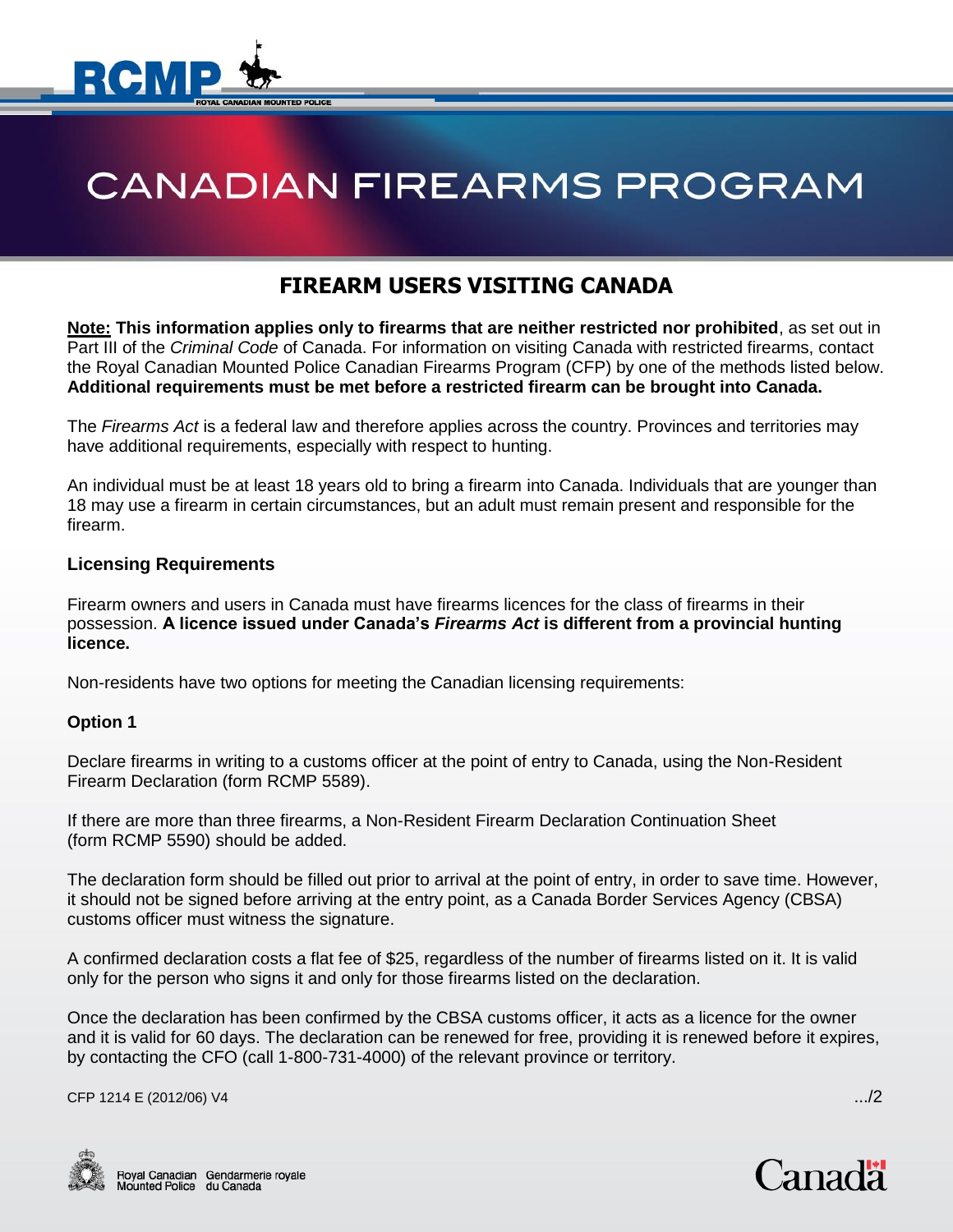# **Option 2**

- 2 -

Apply for a five-year Possession and Acquisition Licence (PAL).

To apply for a PAL, applicants must provide evidence that they have passed the written and practical tests for the Canadian Firearms Safety Course. A course from another country does not meet Canadian legal requirements. However, it may be possible to take the tests without taking the course.

The CFO of the province or territory to be visited can provide information on any other documents that will be required to complete the background security check.

With a Canadian firearms licence, there is no need to complete the Non-Resident Firearms Declaration. However, an oral declaration must still be made to the customs officer.

#### **For Firearms Borrowed in Canada**

No licence is required if the firearms user remains under the direct and immediate supervision of a licensed adult.

Otherwise, one of the following is necessary:

- a PAL (see above), or
- a confirmed Temporary Firearms Borrowing Licence (for Non-residents) (form RCMP 5513).

#### **Please note, a confirmed Non-Resident Firearms Declaration does not currently permit the borrowing of firearms in Canada.**

A temporary borrowing licence permits the following uses:

- hunting under the supervision of an outfitter or other person authorized to organize hunting services in Canada;
- hunting with a Canadian resident who has the proper firearms licence and hunting licence;
- competing in a shooting competition;
- target shooting at an approved shooting club or range;
- taking part in an historical re-enactment or display;
- engaging in a business or scientific activity being carried out in a remote area where firearms are needed to control animal predators;
- taking part in a parade, pageant or other similar event; or
- using firearms for movie, television, video or theatrical productions or publishing activities.

#### **Buying or Selling a Firearm in Canada**

Duties and taxes are not generally payable when a firearm is temporarily imported using a confirmed Non-Resident Firearm Declaration, because its purpose is to support temporary use in Canada, followed by re-exportation.

Duties and taxes may be payable if a firearm is brought into Canada and then sold or given to someone in Canada (i.e., not re-exported). For more information, please contact the CBSA at 1-800-461-9999 (toll-free within Canada) or 204-983-3500 or 506 636-5064 (long distance charges apply).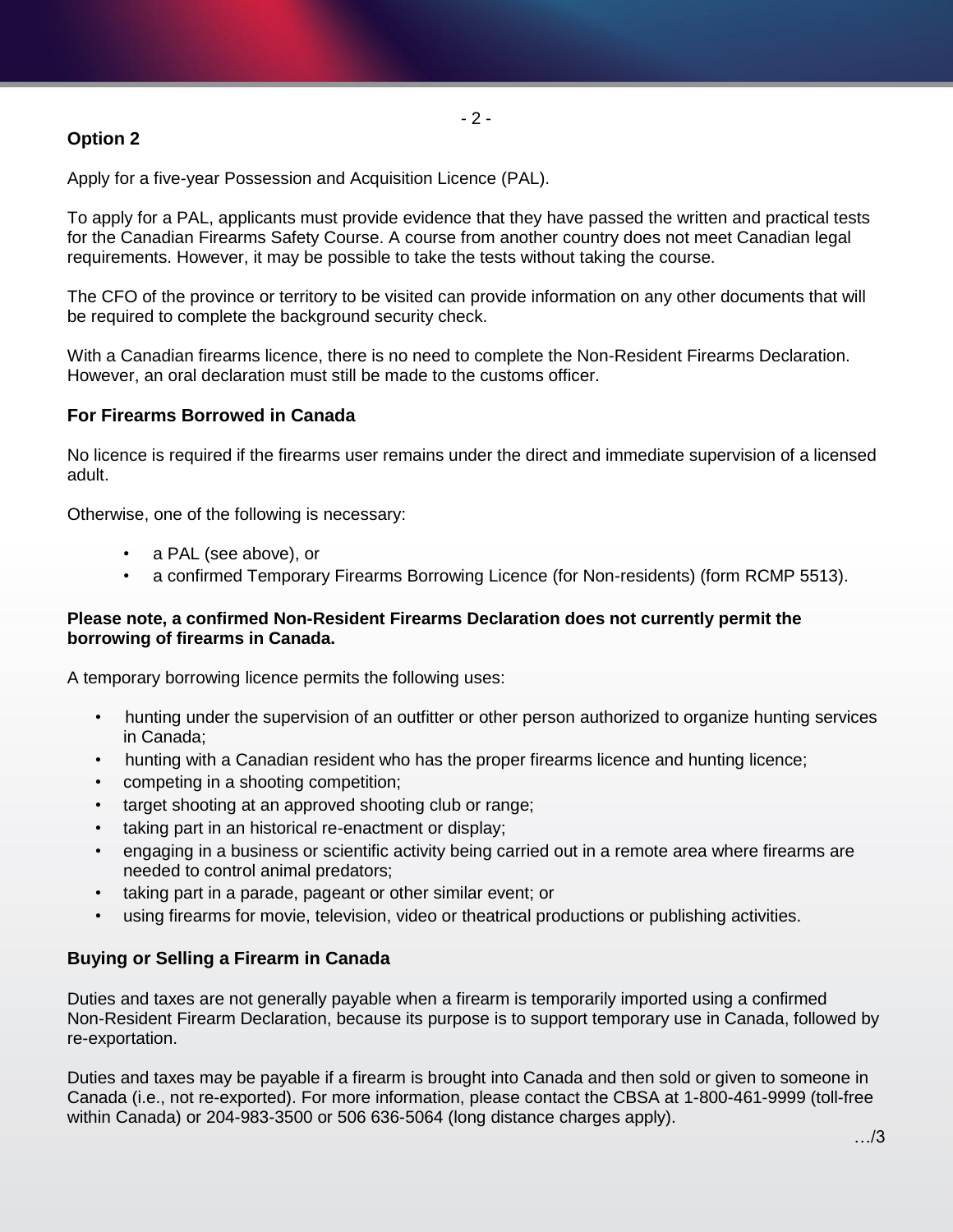- 3 -

Anyone acquiring a firearm in Canada must have a PAL. PALs can be confirmed by contacting the CFP. Restricted firearms must be registered prior to sale or transfer with the CFP.

Restricted firearms must be registered prior to sale or transfer with the CFP.

# **Buying or Importing Ammunition**

A PAL or a confirmed Non-Resident Firearm Declaration or a Temporary Borrowing Licence (for Non Residents) is necessary to buy ammunition in Canada. Limited amounts may be brought into Canada with you. Please note that ammunition should not be loaded in a firearm when arriving at an entry point.

Natural Resources Canada (NRCan) is responsible for regulating the import of ammunition under the *Explosives Act*. Contact NRCan for information on how much ammunition can be imported for personal use. For information on how much ammunition can be imported duty-free, please contact the CBSA.

# **Storage, Display and Transportation**

In order to bring a firearm to Canada, the *Storage, Display, Transportation and Handling of Firearms by Individuals Regulations* must be complied with. For non-restricted firearms:

- A secure locking device, such as a trigger lock or cable lock, should be attached, so the firearms cannot be fired; or
- The firearms should be locked in a cabinet, container or room that is difficult to break into.
- The ammunition should be stored separately or locked up. It can be stored in the same locked container as the firearms.
- If left in an unattended vehicle, firearms should be kept in the trunk, or out of sight. The vehicle should be locked.

# **Fees (in Canadian funds)**

- A confirmed Non-Resident Firearm Declaration costs \$25. This fee covers all the firearms listed on the declaration.
- An initial PAL costs \$60. It is valid for five years. For more information on the current licence fee structure, please contact the CFP by one of the methods listed at the end of this document.
- A Temporary Firearms Borrowing Licence (for Non-Residents) costs \$30.

# **Prohibited Devices**

Some large-capacity magazines are prohibited even if the firearms for which the magazines are designed are allowed. As a general rule, the maximum capacity is:

- five cartridges for most magazines designed for a centre-fire semi-automatic long gun; and
- ten cartridges for most handgun magazines.

There is no maximum magazine capacity for other types of long guns, including semi-automatics that discharge only rim-fire ammunition.